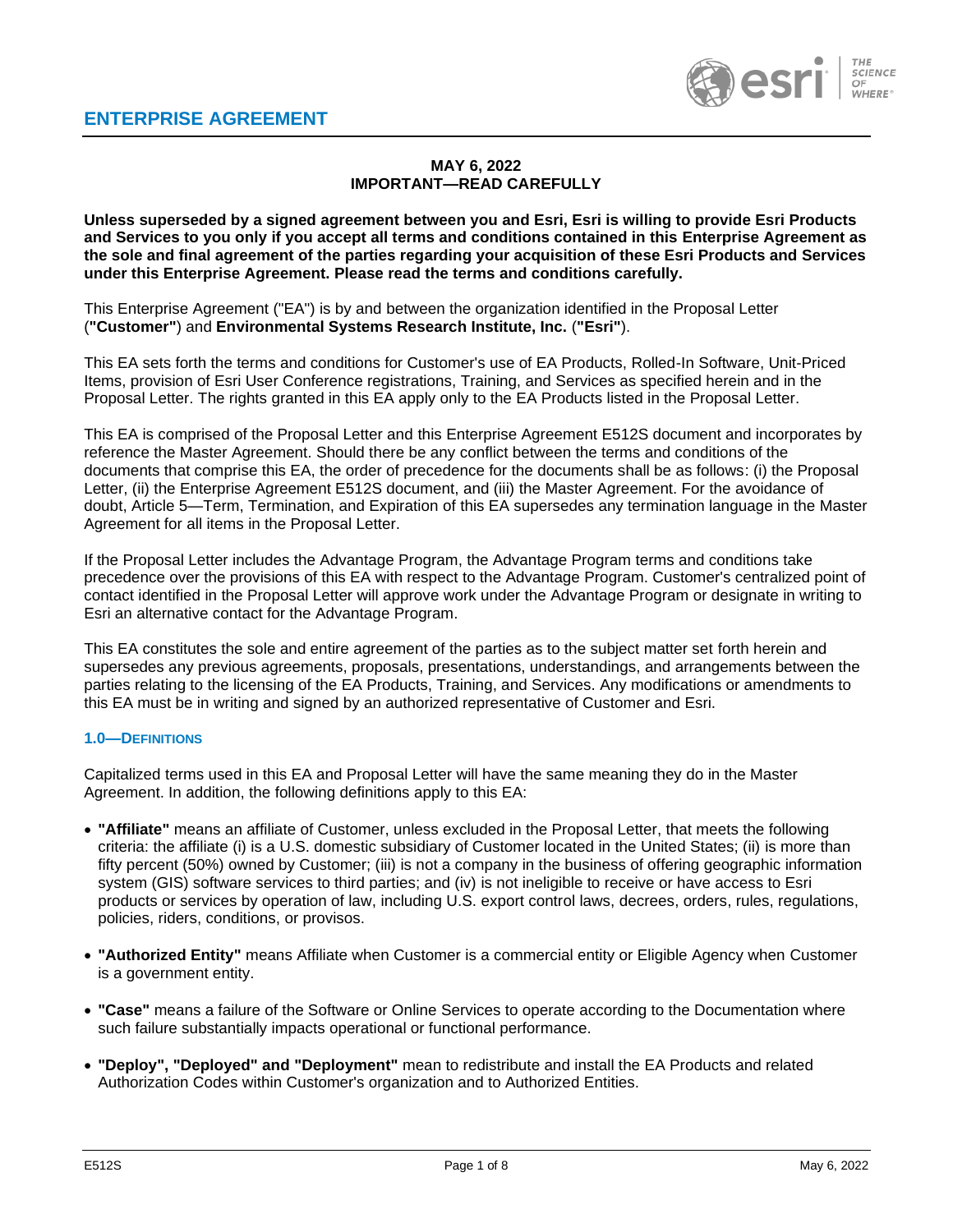- **"EA Fee"** means the fee set forth in the EA Fee Schedule contained in the Proposal Letter.
- **"EA Maintenance"** means Tier 2 Support provided to Customer as described in Article 3—EA Maintenance.
- **"EA Products"** means the Products identified in the Proposal Letter, excluding Unit-Priced Items.
- **"Effective Date"** means the date specified in the Proposal Letter as the Effective Date and if no Effective Date is specified, the last date of signature on the Proposal Letter.
- **"Eligible Agency"** means the political subdivisions identified in the Proposal Letter.
- **"Master Agreement"** means the applicable master agreement incorporated by this reference that is either (i) the Master Agreement, Products and Services (E204) found at [https://www.esri.com/en-us/legal/terms/full](https://www.esri.com/en-us/legal/terms/full-master-agreement)[master-agreement;](https://www.esri.com/en-us/legal/terms/full-master-agreement) or (ii) a signed master agreement between Esri and Customer that supersedes such electronically acknowledged master agreement. If a signed master agreement excludes terms and conditions applicable for the use of EA Products or Services included in this EA, including but not limited to the Advantage Program, such applicable terms and conditions found in the Master Agreement, Products and Services (E204) at<https://www.esri.com/en-us/legal/terms/full-master-agreement> shall apply.
- **"Proposal Letter"** means the offer document that includes the EA Products and EA Fee and is signed by an authorized representative of Esri and Customer.
- **"Rolled-In Software"** means Products (excluding Term licenses or subscriptions) of the same type as EA Products that Customer acquired for use prior to the Effective Date, that are current on paid maintenance (as shown in Esri's customer service records), and that receive EA Maintenance during the term of the EA. If this EA is extended or renewed, Rolled-In Software shall include EA Products Deployed prior to the then-current renewal period.
- **"Technical Support"** means the technical assistance for attempting resolution of a reported Case through error correction, patches, hot fixes, workarounds, replacement deliveries, or any other type of product corrections or modifications.
- **"Tier 1 Help Desk"** means Customer's point of contacts in My Esri, including from Authorized Entities, to provide all Tier 1 Support within Customer's organization and Authorized Entities.
- **"Tier 1 Support"** means the Technical Support provided by the Tier 1 Help Desk.
- **"Tier 2 Support"** means the Esri Technical Support provided to the Tier 1 Help Desk when a Case cannot be resolved through Tier 1 Support.
- **"Unit-Priced Items"** means separately orderable Products or Services that are optional for an additional fee. Pricing for Unit-Priced Items is valid for the duration identified in the Proposal Letter.

# **2.0—GRANT OF LICENSE**

- **2.1 Grant of License.** Subject to the terms and conditions of this EA, Esri grants to Customer a personal, nonexclusive, nontransferable license solely to use, copy, and Deploy quantities of the EA Products listed in the Proposal Letter for the term of the EA (i) for the applicable EA Fee and (ii) in accordance with the Master Agreement. Unit-Priced Items and Rolled-In Software, if listed in the Proposal Letter, will be licensed in accordance with the Master Agreement. Beta licenses are not available under this EA as EA Products.
- **2.2 Authorized Entity Access.** Customer may permit Authorized Entities to use EA Products, provided Customer ensures that Authorized Entities use the EA Products in accordance with the terms and conditions of this EA and Customer is liable and solely responsible for the use or misuse of EA Products by Authorized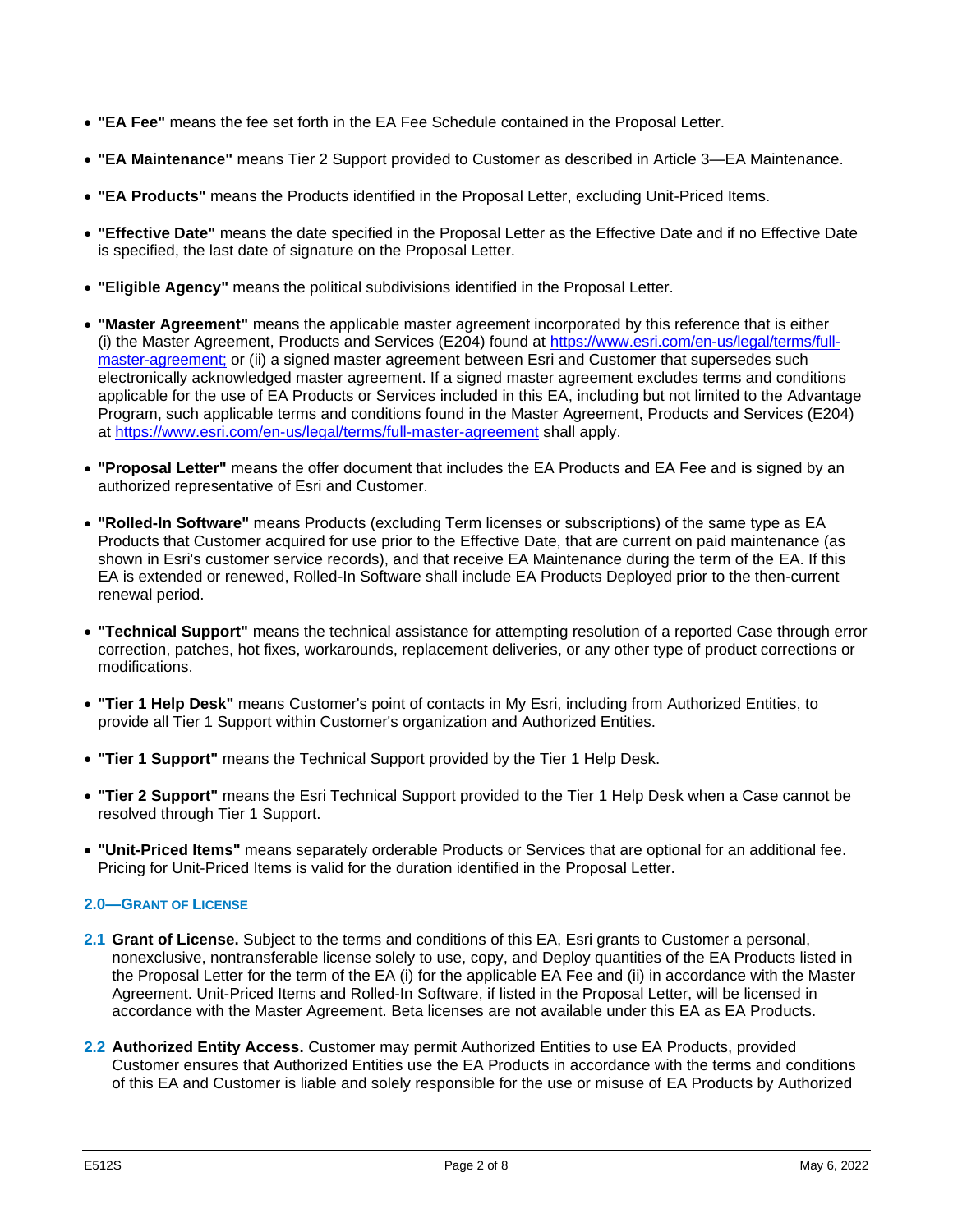Entities. Within thirty (30) calendar days of a request from Esri, Customer will provide Esri a list of Authorized Entities and their business addresses.

- **2.3 Consultant Access.** Esri grants Customer the right to permit Customer's consultants or contractors to use the EA Products exclusively for Customer's benefit in accordance with the Master Agreement. Customer will be solely responsible for compliance by consultants and contractors with this EA and will ensure that the consultant or contractor discontinues use of EA Products upon completion of work for Customer. Access to or use of EA Products by consultants or contractors not exclusively for Customer's benefit is prohibited. Customer may not permit its consultants or contractors to install Software or Data on consultant, contractor, or third-party computers or remove Software or Data from Customer locations, except for the purpose of hosting the EA Products on contractor servers for the benefit of Customer.
- **2.4 Additional Permitted Uses.** For the term of the EA, Customer may copy and Deploy the EA Products to Customer's organization and Authorized Entities up to the quantities of licenses identified in the Proposal Letter. No other entity has a right to copy (except as permitted in the Master Agreement) or Deploy the EA Products. Customer may only transfer, redistribute, and Deploy the EA Products within the continental United States; Hawaii; Alaska; and U.S. territories, excluding Puerto Rico and the U.S. Virgin Islands.
- **2.5 Uses Not Permitted.** Customer shall not transfer, redistribute, or assign EA Products to any third party without the prior written permission of Esri. Customer shall not use the EA Products outside the United States or its territories or possessions without the prior written permission of Esri and agreement on additional fees, if any. Any such export will be subject to U.S. Export Control Regulation requirements of the Master Agreement.

# **3.0—EA MAINTENANCE**

**3.1** EA Maintenance is included in the EA Fee. Rolled-In Software and EA Products will receive EA Maintenance, provided that standard maintenance is available for each item. EA Maintenance includes benefits specified in the most current applicable Esri Maintenance and Support Program document (found at [https://www.esri.com/en-us/legal/terms/maintenance\)](https://www.esri.com/en-us/legal/terms/maintenance) as modified by this Section 3.1. If Unit-Priced Items are included in the Proposal Letter, annual maintenance fees for Unit-Priced Items will be in addition to the Fee and ordered separately from this EA.

# **a. Tier 1 Support**

- **1.** The Tier 1 Help Desk will provide Tier 1 Support to all Customer's authorized users and Authorized Entities.
- **2.** The Tier 1 Help Desk will be fully trained in the EA Products.
- **3.** At a minimum, Tier 1 Support will include those activities that assist the user in resolving how-to and operational questions as well as questions on installation and troubleshooting procedures.
- **4.** The Tier 1 Help Desk will be the initial point of contact for all questions and reporting of a Case. The Tier 1 Help Desk will obtain a full description of each reported Case and the system configuration from the user. This may include obtaining any customizations, code samples, data, databases, or other information involved in the Case.
- **5.** If the Tier 1 Help Desk cannot resolve the Case, an authorized Tier 1 Help Desk individual may contact Tier 2 Support. The Tier 1 Help Desk will provide support in such a way as to minimize repeat calls and make solutions to problems available to Customer's organization.
- **6.** Customer may assign named Tier 1 Help Desk individuals up to the quantity listed in the Proposal Letter. Tier 1 Help Desk individuals are the only individuals authorized to contact Tier 2 Support. Customer may change the Tier 1 Help Desk individuals through the My Esri portal.

# **b. Tier 2 Support**

- **1.** Tier 2 Support analysts will log the calls received from the Tier 1 Help Desk.
- **2.** Tier 2 Support analysts will review all information collected by and received from the Tier 1 Help Desk including preliminary documented troubleshooting provided by the Tier 1 Help Desk when Tier 2 Support is required.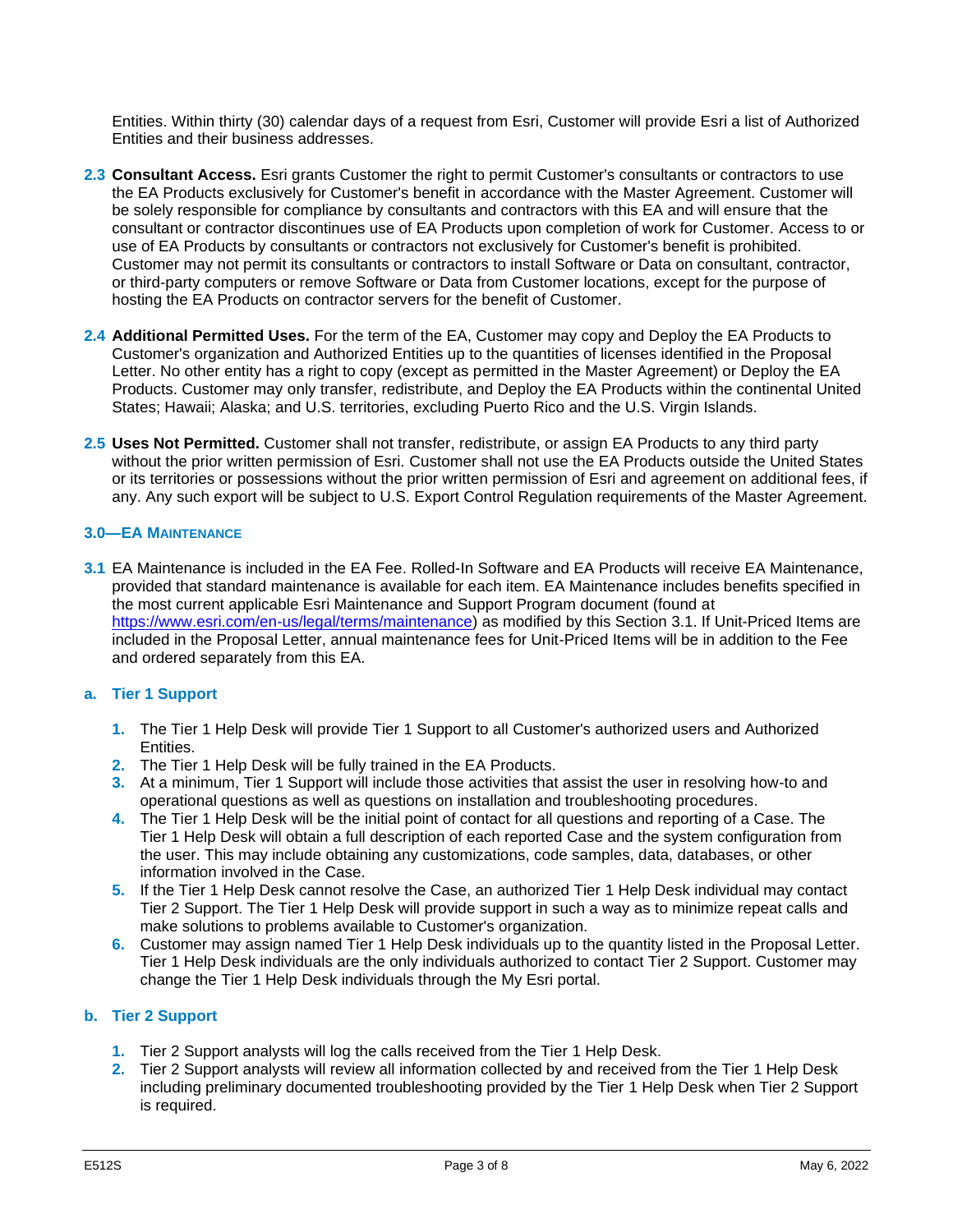- **3.** Tier 2 Support analysts may request that Tier 1 Help Desk individuals provide verification of information, additional information, or answers to additional questions to supplement any preliminary information gathering or troubleshooting performed by Tier 1 Help Desk.
- **4.** Tier 2 Support analysts will assist the Tier 1 Help Desk individuals and attempt to resolve the Case.
- **5.** When the Case is resolved, Tier 2 Support analysts will communicate the information to the Tier 1 Help Desk, and the Tier 1 Help Desk will disseminate the resolution to the users.
- **6.** For Tier 2 Support, contact Esri through My Esri at [https://my.esri.com,](https://my.esri.com/) via the web at [https://support.esri.com,](https://support.esri.com/) or by phone at 909-793-3774 (within the United States only).
- **3.2 Product Life Cycle.** During the term of this EA, some EA Products may be retired or may no longer be available to Deploy in the identified quantities. Customer and Authorized Entities may continue to use EA Products that have been Deployed, but updates for EA Products and Rolled-In Software in the mature and retired phases may not be available. Maintenance will be subject to the individual Product Life Cycle Support Status and Product Life Cycle Support Policy, which can be found at [https://support.esri.com/en/other](https://support.esri.com/en/other-resources/product-life-cycle)[resources/product-life-cycle](https://support.esri.com/en/other-resources/product-life-cycle) by selecting the product type and clicking the Product Life Cycle link for specific product plans.

# **4.0—ORDERING, ADMINISTRATIVE PROCEDURES, DELIVERY, AND DEPLOYMENT**

### **4.1 Orders, Delivery, and Deployment**

- **a.** Upon the Effective Date, Esri will invoice Customer and provide Authorization Codes to activate the nondestructive copy protection program that enables Customer to download, operate, or allow access to the EA Products. Delivery of updates/new versions of EA Products will be made in the same manner. Esri may invoice the EA Fee up to thirty (30) calendar days before (i) the payment dates identified in the Proposal Letter; or (ii) if no payment dates are identified, the annual anniversary date for each year of the EA.
- **b.** Undisputed invoices will be due and payable within thirty (30) calendar days from the date of invoice. Esri reserves the right to suspend Customer's access to and use of EA Products if Customer fails to pay any undisputed amount owed on or before its due date. Esri may charge Customer interest at the lesser of one percent (1.0%) per month or the maximum monthly rate permitted by applicable law on any overdue fees plus all expenses of collection for any overdue balance that remains unpaid ten (10) days after Esri has notified Customer of the past-due balance.
- **c.** Esri's federal ID number is 95-2775-732.
- **d.** If requested, Esri will ship backup media to the ship-to address identified on the Ordering Document, FOB destination, with shipping charges prepaid by Customer. Customer acknowledges that should sales or use taxes become due as a result of any shipments of tangible media, Esri has a right to invoice and Customer will pay any such applicable sales or use tax associated with the receipt of tangible media.
- **4.2 Order Requirements.** Esri does not require Customer to issue a purchase order. Customer may submit a purchase order in accordance with its own internal process, provided that if Customer issues a purchase order, Customer will submit its initial purchase order on the Effective Date. Customer will submit subsequent purchase orders to Esri at least thirty (30) calendar days before (i) the payment dates identified in the Proposal Letter; or (ii) if no payment dates are identified, the annual anniversary date for each year of the EA. Any purchase orders that Customer issues will reference, incorporate, and be subject to the terms and conditions of the EA. Additional or conflicting terms in any purchase orders, invoices, or other documents exchanged during the ordering process, other than the terms of this EA, Product or Services descriptions, quantities, pricing, and delivery instructions, are void and of no effect.
- **a.** All orders pertaining to this EA will be processed through Customer's centralized point of contact on the Proposal Letter. Customer can send order processing questions to Customer Service at Esri 380 New York Street Redlands, CA 92373-8100; send emails to [service@esri.com;](mailto:service@esri.com) or call Esri at 888-377-4575.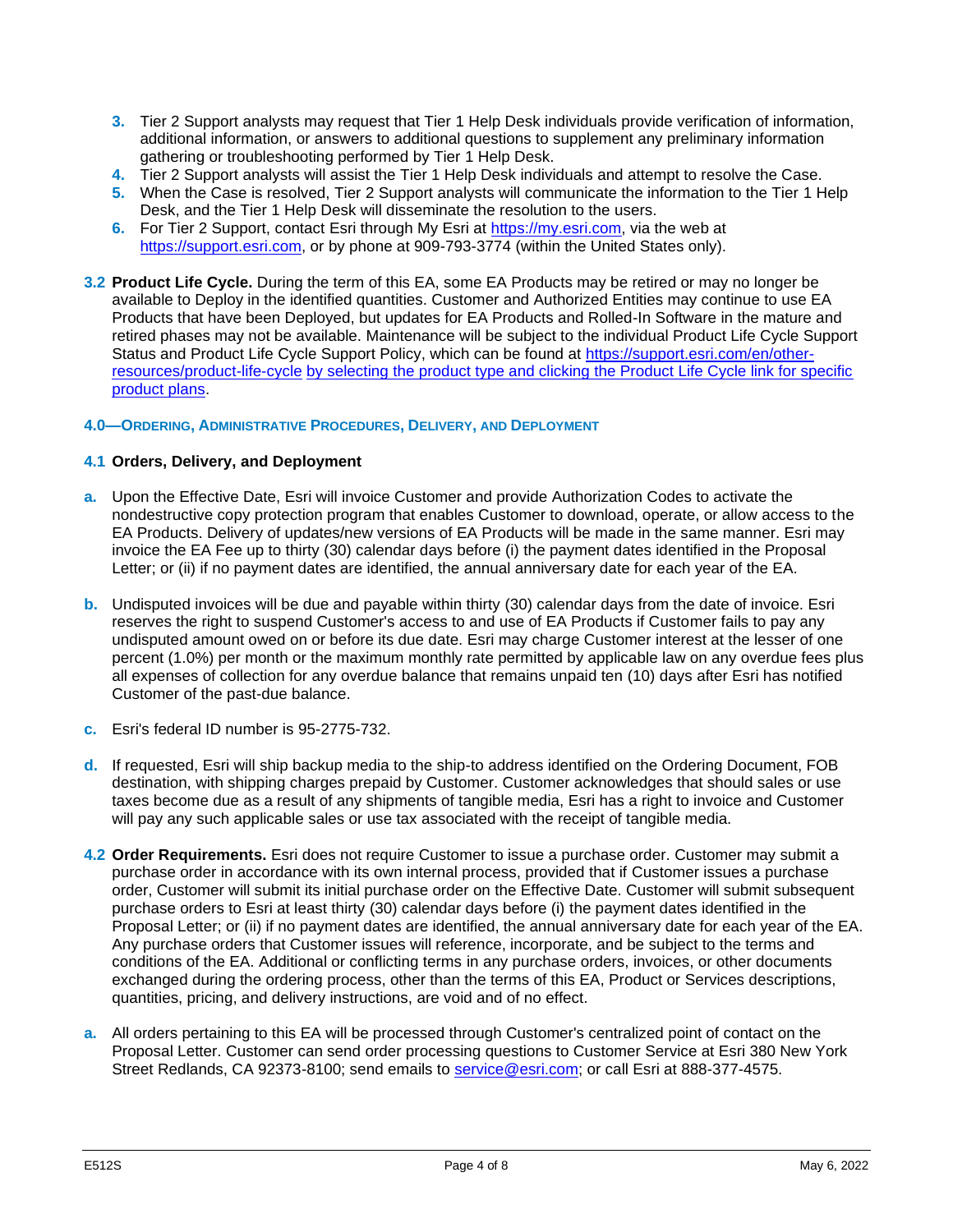- **b.** The following information will be included in each Ordering Document:
	- **1.** Customer name; Esri customer number, if known; and bill-to and ship-to addresses
	- **2.** Order number
	- **3.** Applicable annual payment due; for Unit-Priced Items, the name of the product and quantity
	- **4.** The following printed statement "Governed by and subject to the signed Enterprise Agreement number [insert agreement number]."

### **5.0—TERM, TERMINATION, AND EXPIRATION**

- **5.1 Term.** This EA and all licenses hereunder will commence on the Effective Date and continue for the duration identified in the Proposal Letter. Except as otherwise authorized in this Section 5, this EA is for the committed duration identified in the Proposal Letter. If the Proposal Letter includes optional years, Customer may exercise each optional year by providing written notice to Esri Customer Service sixty (60) calendar days prior to the end of the then-current year. If more than one optional year is identified in the Proposal Letter, then each optional year must be exercised consecutively, or the EA will expire at the end of the then-current year. An optional year may be a duration other than twelve (12) months and will be identified in the Proposal Letter. If the Proposal Letter includes Training Pass days, unused Training Pass days do not rollover to subsequent years and expire at the end of each annual term.
- **5.2 Use upon Expiration.** Upon full payment of the EA Fee and expiration of this EA, the Master Agreement will survive, and Customer and Authorized Entities may continue to use the perpetual licenses of Deployed EA Products included in the final Deployment Report and Rolled-In Software in accordance with the terms and conditions set forth in the Master Agreement. Customer shall notify Esri of the quantity and type of licenses for which Customer and Authorized Entities, as may be applicable, elect to purchase standard maintenance. If maintenance is not ordered for Rolled-In Software or EA Products upon expiration of the EA, it lapses. If, at a later date, Customer or Authorized Entities decide to reinstate maintenance, Customer or Authorized Entity, as may be applicable, must pay maintenance reinstatement fees from the date the EA expired (i.e., back maintenance fees). Customer and Authorized Entities may only purchase standard maintenance or reinstate maintenance on licenses that were included in the final Deployment Report. Customer shall not Deploy additional copies of the EA Products beyond the quantities in use upon termination or as of the date of expiration. All term licenses and subscription licenses of Deployed EA Products terminate upon expiration of the EA. Esri User Conference registrations, Advantage Program Learning and Services credits, and Training Pass days terminate upon expiration.
- **5.3 Term Enterprise Agreement.** If the EA Products are all term licenses and subscription licenses, Customer and Authorized Entities are only authorized to use EA Products during the term identified in the Proposal Letter and all EA Products, all Maintenance, and Esri User Conference registrations terminate upon termination of the EA.
- **5.4 Termination of a Particular Authorized Entity.** If Authorized Entities are included in the Proposal Letter, Esri may elect to terminate the license rights of a particular Authorized Entity for material breach without terminating this EA with Customer or other Authorized Entities. The breaching Authorized Entity will be given a period of ten (10) business days from date of written notice to cure any material breach. Upon termination of Authorized Entity, all Deployed EA Products provided to Authorized Entity will also terminate. Customer shall reasonably cooperate with Esri in termination of an Authorized Entity in material breach of this EA, including enforcement of the EA with respect to such Authorized Entity. There will be no reduction in the EA Fee if an Authorized Entity's rights are terminated. The terminated Authorized Entity will have no further access to any benefits, entitlements, rights, or other items included in or otherwise related to this EA.
- **5.5 Termination for a Material Breach.** Either party may terminate this EA for a material breach by the other party. The breaching party will have thirty (30) days from the date of written notice to cure any material breach. Upon termination of this EA by Esri for a material breach by Customer, all licenses Deployed will also terminate, and the full amount of unpaid EA Fee will be due and payable by Customer within thirty (30) days from the date of termination.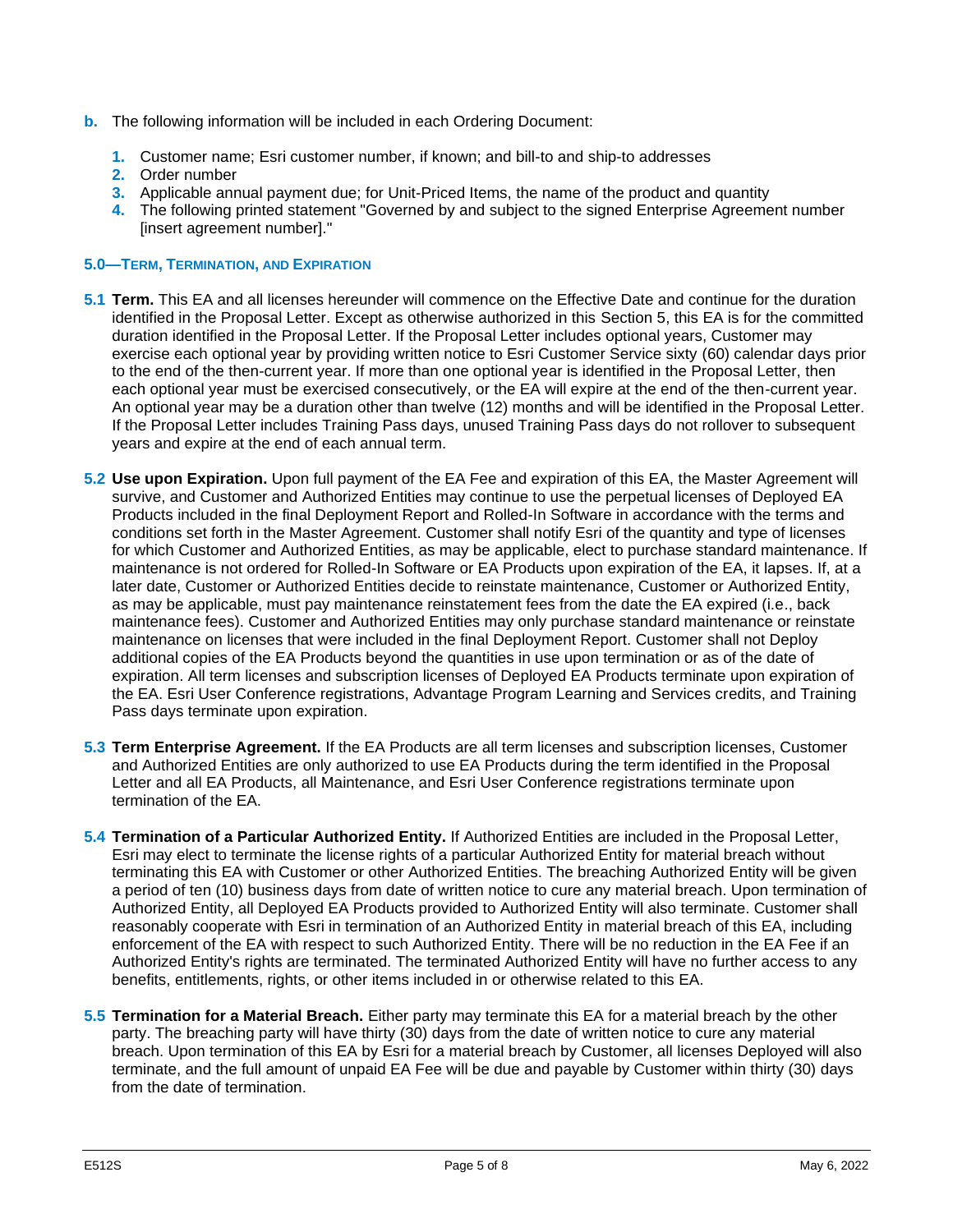- **5.6 Termination for Lack of Funds.** For an EA with government or government-owned entities, either party may terminate this EA before any subsequent year if Customer is unable to secure funding through the legislative or governing body's approval process.
- **5.7 Termination for Convenience.** Neither Customer nor Esri may terminate the EA for convenience.
- **5.8 Use Upon Termination.** For termination under Sections 5.3 5.6, Customer and Authorized Entities shall uninstall, remove, and destroy all EA Products; training materials; and any whole or partial copies, modifications, or merged portions in any form. Upon request, Customer shall deliver evidence of such destruction to Esri (e.g., certification letter). Except in the event that the Master Agreement has been terminated for Customer's uncured material breach, Customer and Authorized Entities may continue to use Rolled-In Software, provided Customer and Authorized Entities comply with the terms and conditions of the Master Agreement. Further, Esri agrees that Customer and Authorized Entities are not required to pay a maintenance reinstatement fee for lapsed maintenance for Rolled-In Software if Customer and Authorized Entities, as may be applicable, order maintenance at time of EA termination. Other items that may be included in this EA—such as Advantage Program, Training Pass days, access codes, and Esri User Conference registrations—will also terminate if this EA is terminated.

### **6.0—CONFIDENTIALITY**

- **6.1 Esri Confidential Information.** The EA Fee and list of EA Products are confidential and proprietary information of Esri. Except as provided herein, Customer shall not publish or disclose the EA Fee or list of EA Products to any third party without Esri's prior written consent. Customer may disclose portions or all of this EA to an Authorized Entity provided such is under an obligation of confidentiality to not publish or disclose the EA Fee or list of EA Products to any third party. Disclosure may be made only to those Customer or Authorized Entity employees, contractors, or consultants of Customer (e.g., outside counsel or accountants) who have a need to know to perform their duties or work on behalf of Customer and have an obligation of confidentiality. To the extent that any such disclosures may be required by law, Customer shall inform Esri of the requested disclosure, with a reasonable description of the requested disclosure and identification of the requester, in sufficient time for Esri to assert any objection Esri may have to such disclosure with the appropriate administrative or judicial body.
- **6.2 Disclosure of Fees for Unit-Priced Items.** If Unit-Priced Items are included in the Proposal Letter, Esri gives permission to Customer to maintain Unit-Priced Item prices, fees, and discounts on Customer's intranet, subject to password protection accessible to Customers, to support potential procurements. Customer shall use no less than the same degree of care to protect this information as it uses to protect its own confidential information or third-party information of similar nature. Customer must include the following notice on information concerning Unit-Priced Item pricing posted on or accessible through Customer intranet that is accessible by Customers and their employees, or on any other web pages that make reference to the EA Fee or Unit-Priced Items, including order forms:

**PRICING INFORMATION, INCLUDING APPLICABLE DISCOUNT RATES, CONTAINED HEREIN IS CONSIDERED CONFIDENTIAL AND PROPRIETARY. EXCEPT TO SUPPORT AUTHORIZED LICENSE ACQUISITIONS, RECIPIENT WILL NOT COPY, DISCLOSE TO ANY THIRD PARTY, OR USE ANY PRICING INFORMATION FOR ANY OTHER PURPOSE OR PROGRAM.**

#### **7.0—ADMINISTRATIVE REQUIREMENTS**

**7.1 Esri Partner Original Equipment Manufacturer (OEM) Bundled or Embedded Items/Services.** Under Esri's OEM or Solution OEM programs, OEM partners are authorized to embed or bundle portions of Esri products and services with their application or service. OEM partners' business model, licensing terms and conditions, and pricing are independent of this EA. Customer and Authorized Entities will not seek any discount from the OEM partner or Esri based on the availability of EA Products under this EA. Customer and Authorized Entities will not decouple Esri products or services from the OEM partners' application or service. Esri products or services embedded in third-party products or services are not EA Products.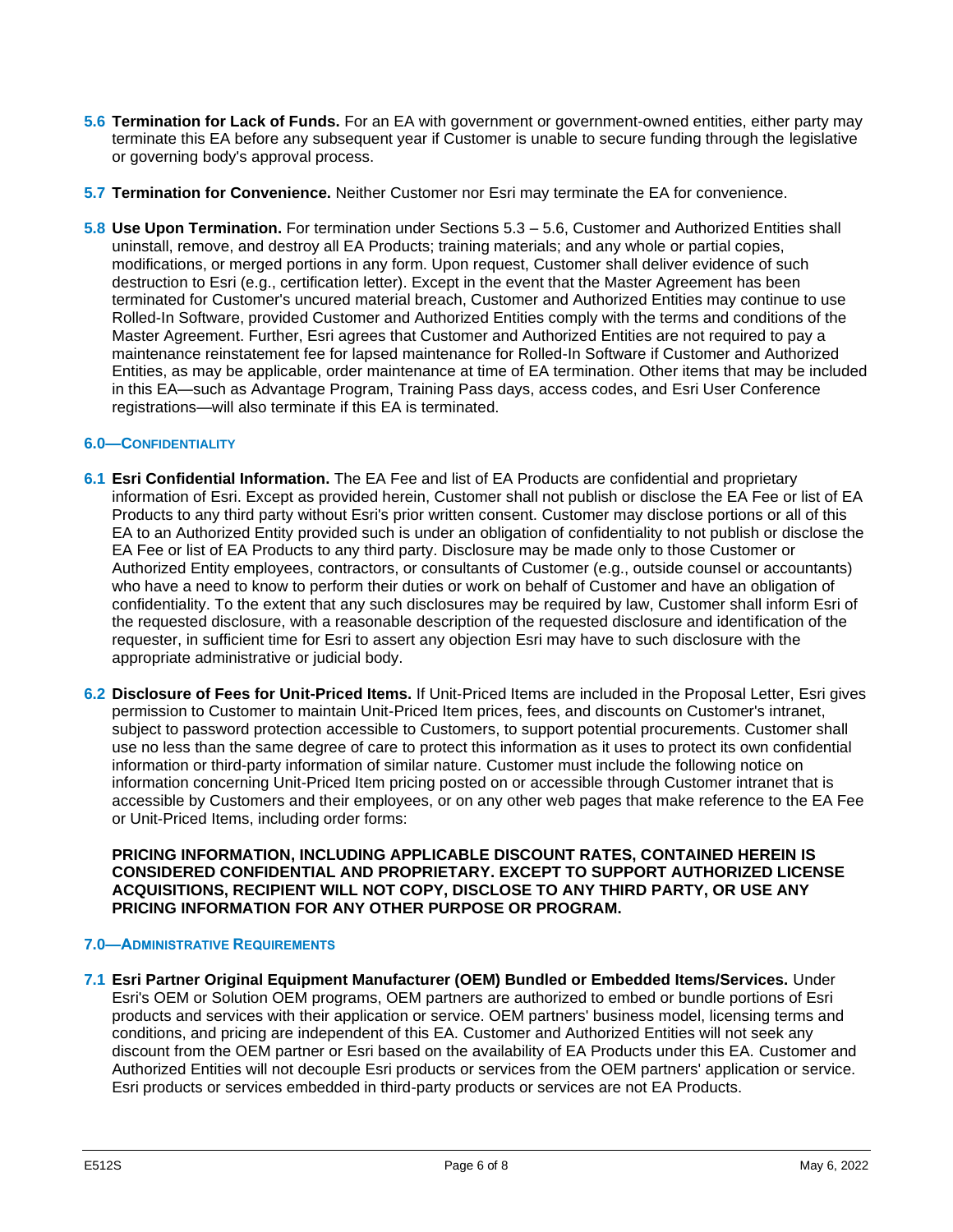- **7.2 Annual Report of Deployments.** At each anniversary date and ninety (90) calendar days prior to the expiration of this EA, Customer will provide Esri with a written report, in a form acceptable to Esri, detailing all Deployments (each a "Deployment Report"). Upon request, Customer will provide records sufficient for Esri to verify the accuracy of the Deployment Report.
- **7.3 Esri User Conference Registration.** Esri shall provide Esri User Conference registrations to Customer annually during the term of this EA in the quantities set forth in the Proposal Letter. Customer is responsible for distributing the registrations internally and to Authorized Entities. Third parties may not represent or attend on behalf of Customer at any Esri User Conference.
- **7.4 Limited Quantity or Unit-Priced Items.** Esri reserves the right to exclude new Products from uncapped Deployment if added to this EA. New Products may contain or be developed with (i) newly acquired technology obtained through a significant investment or (ii) third-party intellectual property that requires a unitbased royalty fee or prohibits Deployment under a site or enterprise license. Such items can be made available to Customer or Authorized Entities on a limited-quantity basis or as unit-priced items.
- **7.5 Relationship of the Parties.** This EA will not be construed or interpreted as an exclusive dealings agreement. This EA does not constitute a partnership, joint venture, or agency between Esri and Customer. Neither Esri nor Customer will hold itself out as such, nor shall Esri or Customer be bound or become liable because of any representation, action, or omission of the other.
- **7.6 GIS Standard.** Either party may publicize the existence of this EA. Customer shall officially name Esri as its GIS standard and act as a reference for other Esri customers and potential customers as long as the EA remains in effect.
- **7.7 Force Majeure.** If the performance of any obligation under this EA is prevented, restricted, or interfered with by reason of fire, flood, earthquake, explosion, or other casualty or accident; strikes or labor disputes; inability to procure or obtain delivery of parts, supplies, or power; war; threat of or actual terrorist act, cyber-attack, or other violence; any law, order, proclamation, regulation, ordinance, demand, or requirement of any government agency; or any act or condition whatsoever beyond the reasonable control of the affected party, the party so affected, upon giving prompt notice to the other party, will be provided a temporary extension for a period of time as may be reasonably necessary to allow for such delay, prevention, interference, or restriction.

# **8.0—MERGERS, ACQUISITIONS, OR DIVESTITURES**

If Customer is a commercial entity, Customer will notify Esri in writing in the event of (i) a consolidation, merger, or reorganization of Customer or an Authorized Entity with or into another corporation or entity; (ii) Customer's or Authorized Entity's acquisition, in whole or in part, of another entity or its assets; or (iii) a transfer or sale of all or part of Customer's or an Authorized Entity's organization (subsections i, ii, and iii, separately or collectively referred to as "**Ownership Change**"). There will be no decrease in the EA Fee as a result of any Ownership Change.

- **8.1** Customer may not transfer or Deploy EA Products to any third party in connection with a divestiture, merger, or sale of Customer or its assets, in whole or in part. If an Ownership Change results in a divestiture or a transfer or sale of a portion of Customer's or an Authorized Entity's organization or its assets, that portion of Customer's or the Authorized Entity's organization will return the EA Products to Customer or the applicable Authorized Entity or uninstall, remove, and destroy all copies of the EA Products.
- **8.2** This EA may not be assigned to a successor entity as a result of an Ownership Change unless approved by Esri in writing in advance. If the assignment to the new entity is not approved, Customer and Authorized Entities will require any successor entity to uninstall, remove, and destroy the EA Products. This Agreement will terminate upon such Ownership Change.
- **8.3** If Customer or an Authorized Entity merges with or acquires part of another entity or its assets, Esri reserves the right to increase the EA Fee in proportion to the anticipated increase in Deployments or terminate this EA